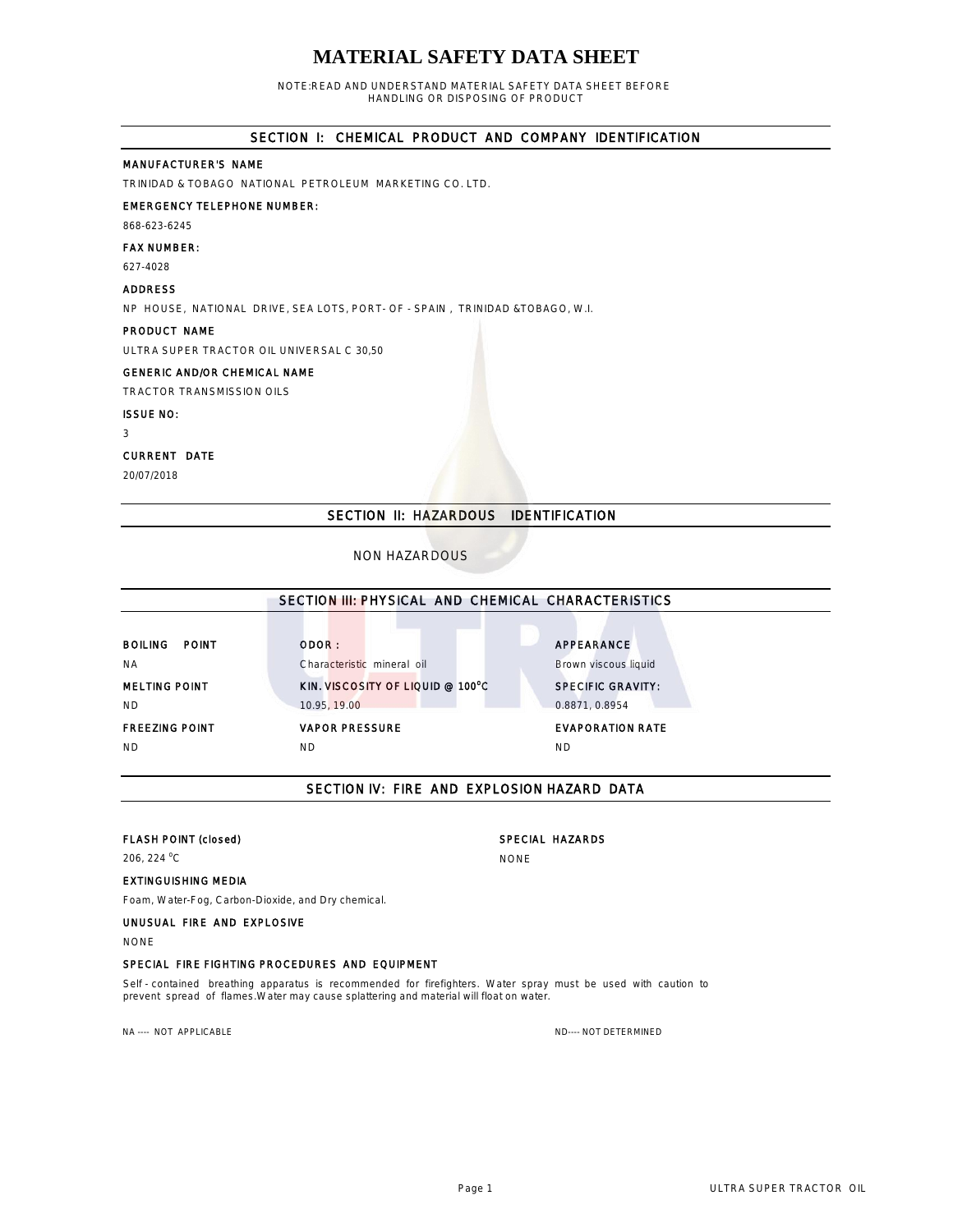## SECTION V: REACTIVITY DATA

## STABILITY ( UNDER NORMAL CONDITIONS)

STABLE

## CONDITIONS TO AVOID

none known

#### INCOMPATIBILITY ( MATERIALS TO AVOID)

STRONG OXIDISERS such as hydrogen peroxide, bromine and chromic acid.

#### PRODUCTS EVOLVED WHEN SUBJECTED TO HEAT OR COMBUSTION

Toxic levels of carbon monoxide, carbon dioxide and other harmful products. Aldehydes, hydrogen sulphide and mercaptans and sulphides also be released. Under combustion conditions, oxides of the following elements will be formed:calcium, phosphorus, sulphur and zinc.

### SECTION VI: HEALTH HAZARD DATA

## ROUTE(S) OF ENTRY

Skin, Eyes, Inhalation, Ingestion

#### EFFECTS OF OVEREXPOSURE

SKIN : Expected to be a mild skin irritant.

EYES :Direct eye contact may cause temporary discomfort. Irritating and will injure eye tissue if not removed promptly

INHALATION: Inhalation of vapors at an elevated temperature may cause respiratory irritation.

INGESTION : If a large amount is swallowed, abdominal discomfort, and nausea may occur.

#### EMERGENCY AND FIRST AID PROCEDURES

SKIN : Wash with soap and water. Obtain medical attention if skin disorders develop.

Remove contaminated clothing and launder before reuse. Discard shoes and other leather articles saturated with the material.

EYES: Flush eyes with plenty of water and obtain medical aid if irritation persists.

INHALATION: If adverse effects occur, remove to fresh air.Using proper respiratory protection, immediately remove the

affected victim from exposure. Administer artificial respiration if breathing is stopped. Keep at rest.

INGESTION : If swallowed, give two glasses of water and get medical attention. DO NOT INDUCE VOMITING.

## SECTION VII: PRECAUTIONS FOR SAFE HANDLING AND USE

#### PROCEDURE IN CASE OF ACCIDENTAL, RELEASE, BREAKAGE OR LEAKAGE

Remove mechanically or contain on an absorbent material (eg. sand or earth) to prevent migration and entry into

sewers or streams.Eliminate sources of ignition.PPE must be worn.

Clean any slippery surfaces by appropriate techniques, such as : several moppings or swabbings with

appropriate solvents ; washing with mild, caustic detergents or solutions.

#### WASTE DISPOSAL METHOD

Dispose of in accordance with good waste management practise and local regulations.

#### PRECAUTIONS TO BE TAKEN IN HANDLING AND STORING

Keep away from heat and flames. Handling temperatures should not exceed 140°F

Keep containers closed when not in use and wash thoroughly after handling.

Do not mix with inorganic nitrites, organic nitrogen compounds, nitrites or nitrates.

Avoid formation of oil mist.

Do not store near strong oxidizing agents.

#### SPECIAL PRECAUTION

Empty containers retain material residue. Do not cut, weld, braze, solder, drill, grind or expose containers to heat, flame, spark or other sources of ignition. Do not reuse empties without commercial cleaning or reconditioning

#### OTHER PRECAUTIONS

|                                                   | NFPA CODE | HMIS CODE | <b>KFY</b>                                        |
|---------------------------------------------------|-----------|-----------|---------------------------------------------------|
| <b>HEALTH</b>                                     | $\Omega$  | $\Omega$  | $4 = SEVERE$                                      |
| FLAMMABILITY                                      |           |           | $3 = SERIOUS$                                     |
| REACTIVITY                                        | 0         | $\Omega$  | 2 = MODERATE                                      |
|                                                   |           |           | $1 = SLIGHT$                                      |
|                                                   |           |           | $0 =$ MINIMAL                                     |
| Note: NFPA---National Fire Protection Association |           |           | HMIS--- Hazardous Materials Identification System |